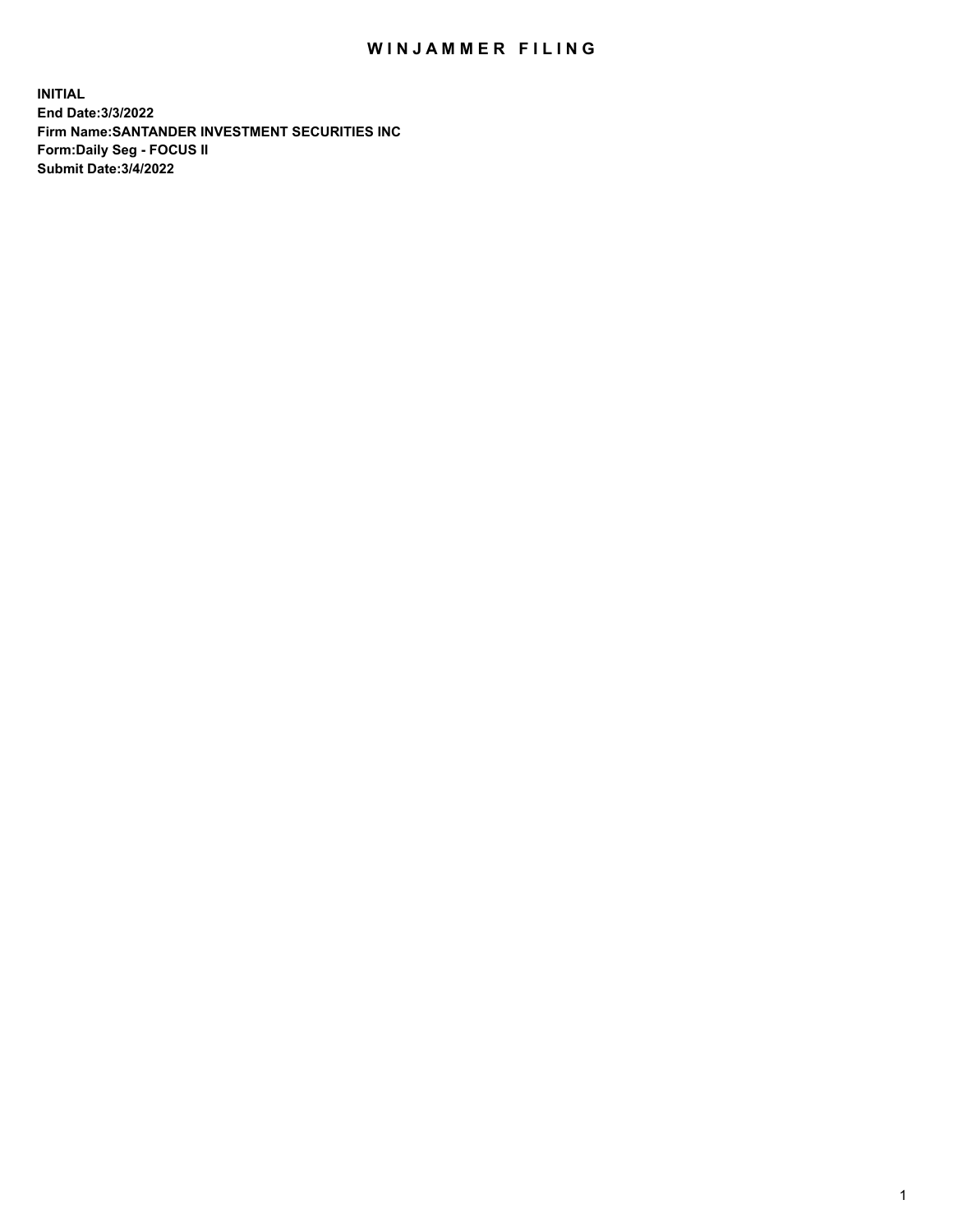**INITIAL End Date:3/3/2022 Firm Name:SANTANDER INVESTMENT SECURITIES INC Form:Daily Seg - FOCUS II Submit Date:3/4/2022 Daily Segregation - Cover Page**

| Name of Company                                                                   | <b>SANTANDER INVESTMENT</b><br><b>SECURITIES INC</b> |
|-----------------------------------------------------------------------------------|------------------------------------------------------|
| <b>Contact Name</b>                                                               | <b>Richard Ro</b>                                    |
| <b>Contact Phone Number</b>                                                       | (212) 350-3662                                       |
| <b>Contact Email Address</b>                                                      | richard.ro@santander.us                              |
| FCM's Customer Segregated Funds Residual Interest Target (choose one):            |                                                      |
| a. Minimum dollar amount: ; or                                                    | 70,000,000                                           |
| b. Minimum percentage of customer segregated funds required:% ; or                | $\overline{\mathbf{0}}$                              |
| c. Dollar amount range between: and; or                                           | 0 <sub>0</sub>                                       |
| d. Percentage range of customer segregated funds required between:% and%.         | 0 <sub>0</sub>                                       |
| FCM's Customer Secured Amount Funds Residual Interest Target (choose one):        |                                                      |
| a. Minimum dollar amount: ; or                                                    | $\overline{\mathbf{0}}$                              |
| b. Minimum percentage of customer secured funds required:%; or                    | $\overline{\mathbf{0}}$                              |
| c. Dollar amount range between: and; or                                           | 0 <sub>0</sub>                                       |
| d. Percentage range of customer secured funds required between:% and%.            | 0 <sub>0</sub>                                       |
| FCM's Cleared Swaps Customer Collateral Residual Interest Target (choose one):    |                                                      |
| a. Minimum dollar amount: ; or                                                    | <u>0</u>                                             |
| b. Minimum percentage of cleared swaps customer collateral required:%; or         | $\underline{\mathbf{0}}$                             |
| c. Dollar amount range between: and; or                                           | 0 <sub>0</sub>                                       |
| d. Percentage range of cleared swaps customer collateral required between:% and%. | 0 <sub>0</sub>                                       |

Attach supporting documents CH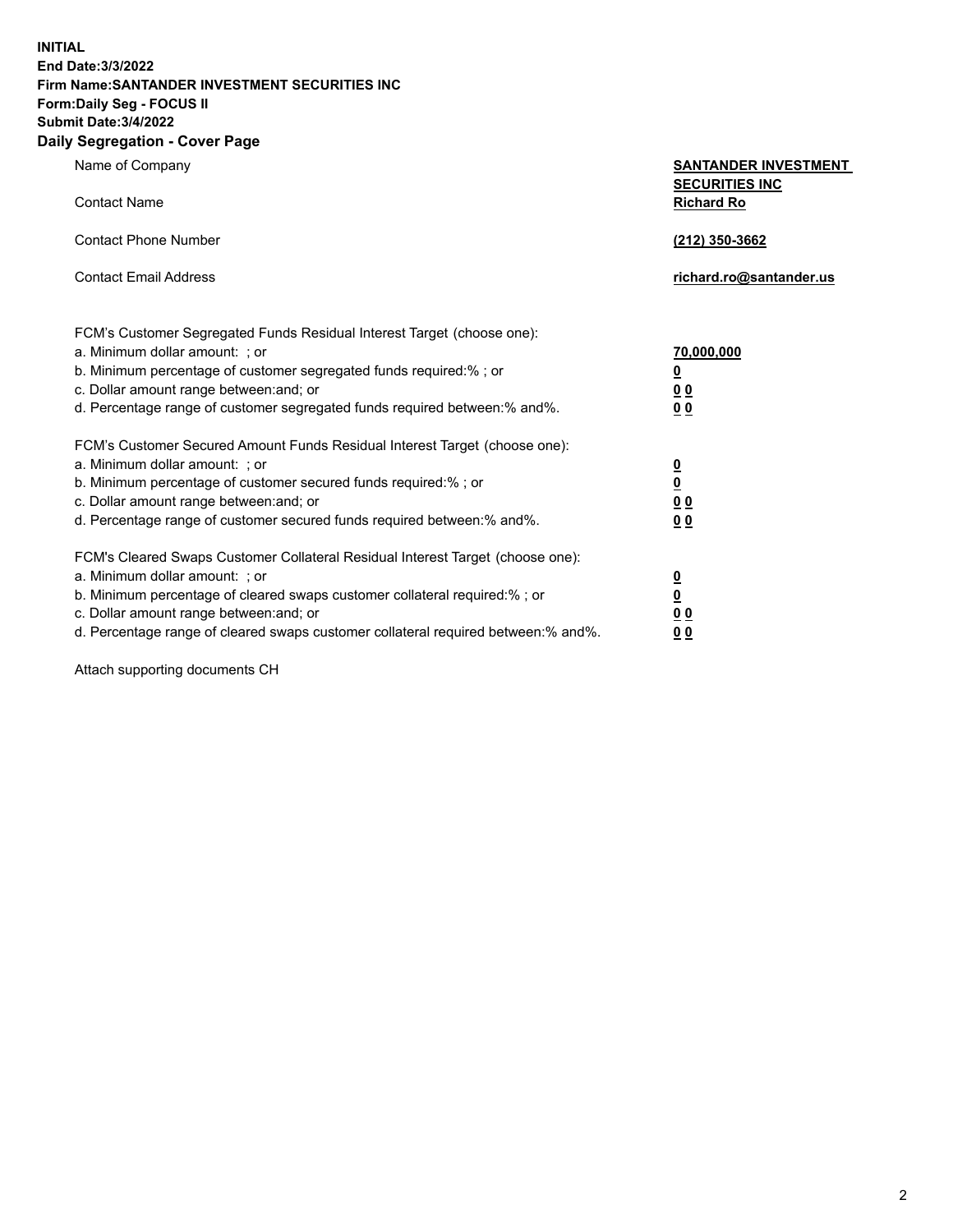## **INITIAL End Date:3/3/2022 Firm Name:SANTANDER INVESTMENT SECURITIES INC Form:Daily Seg - FOCUS II Submit Date:3/4/2022 Daily Segregation - Secured Amounts** Foreign Futures and Foreign Options Secured Amounts Amount required to be set aside pursuant to law, rule or regulation of a foreign government or a rule of a self-regulatory organization authorized thereunder 1. Net ledger balance - Foreign Futures and Foreign Option Trading - All Customers A. Cash **0** [7315] B. Securities (at market) **0** [7317] 2. Net unrealized profit (loss) in open futures contracts traded on a foreign board of trade **0** [7325] 3. Exchange traded options a. Market value of open option contracts purchased on a foreign board of trade **0** [7335] b. Market value of open contracts granted (sold) on a foreign board of trade **0** [7337] 4. Net equity (deficit) (add lines 1. 2. and 3.) **0** [7345]

| 5.  | Account liquidating to a deficit and account with a debit balances - gross amount           | $0$ [7351]        |
|-----|---------------------------------------------------------------------------------------------|-------------------|
|     | Less: amount offset by customer owned securities                                            | 0 [7352] 0 [7354] |
| 6.  | Amount required to be set aside as the secured amount - Net Liquidating Equity              | $0$ [7355]        |
|     | Method (add lines 4 and 5)                                                                  |                   |
| 7.  | Greater of amount required to be set aside pursuant to foreign jurisdiction (above) or line | $0$ [7360]        |
|     | 6.                                                                                          |                   |
|     | FUNDS DEPOSITED IN SEPARATE REGULATION 30.7 ACCOUNTS                                        |                   |
| 1.  | Cash in banks                                                                               |                   |
|     | A. Banks located in the United States                                                       | $0$ [7500]        |
|     | B. Other banks qualified under Regulation 30.7                                              | 0 [7520] 0 [7530] |
| 2.  | Securities                                                                                  |                   |
|     | A. In safekeeping with banks located in the United States                                   | $0$ [7540]        |
|     | B. In safekeeping with other banks qualified under Regulation 30.7                          | 0 [7560] 0 [7570] |
| 3.  | Equities with registered futures commission merchants                                       |                   |
|     | A. Cash                                                                                     | $0$ [7580]        |
|     | <b>B.</b> Securities                                                                        | $0$ [7590]        |
|     | C. Unrealized gain (loss) on open futures contracts                                         | $0$ [7600]        |
|     | D. Value of long option contracts                                                           | $0$ [7610]        |
|     | E. Value of short option contracts                                                          | 0 [7615] 0 [7620] |
| 4.  | Amounts held by clearing organizations of foreign boards of trade                           |                   |
|     | A. Cash                                                                                     | $0$ [7640]        |
|     | <b>B.</b> Securities                                                                        | $0$ [7650]        |
|     | C. Amount due to (from) clearing organization - daily variation                             | $0$ [7660]        |
|     | D. Value of long option contracts                                                           | $0$ [7670]        |
|     | E. Value of short option contracts                                                          | 0 [7675] 0 [7680] |
| 5.  | Amounts held by members of foreign boards of trade                                          |                   |
|     | A. Cash                                                                                     | $0$ [7700]        |
|     | <b>B.</b> Securities                                                                        | $0$ [7710]        |
|     | C. Unrealized gain (loss) on open futures contracts                                         | $0$ [7720]        |
|     | D. Value of long option contracts                                                           | $0$ [7730]        |
|     | E. Value of short option contracts                                                          | 0 [7735] 0 [7740] |
| 6.  | Amounts with other depositories designated by a foreign board of trade                      | $0$ [7760]        |
| 7.  | Segregated funds on hand                                                                    | $0$ [7765]        |
| 8.  | Total funds in separate section 30.7 accounts                                               | $0$ [7770]        |
| 9.  | Excess (deficiency) Set Aside for Secured Amount (subtract line 7 Secured Statement         | $0$ [7380]        |
|     | Page 1 from Line 8)                                                                         |                   |
| 10. | Management Target Amount for Excess funds in separate section 30.7 accounts                 | $0$ [7780]        |
| 11. | Excess (deficiency) funds in separate 30.7 accounts over (under) Management Target          | $0$ [7785]        |

**0** [7305]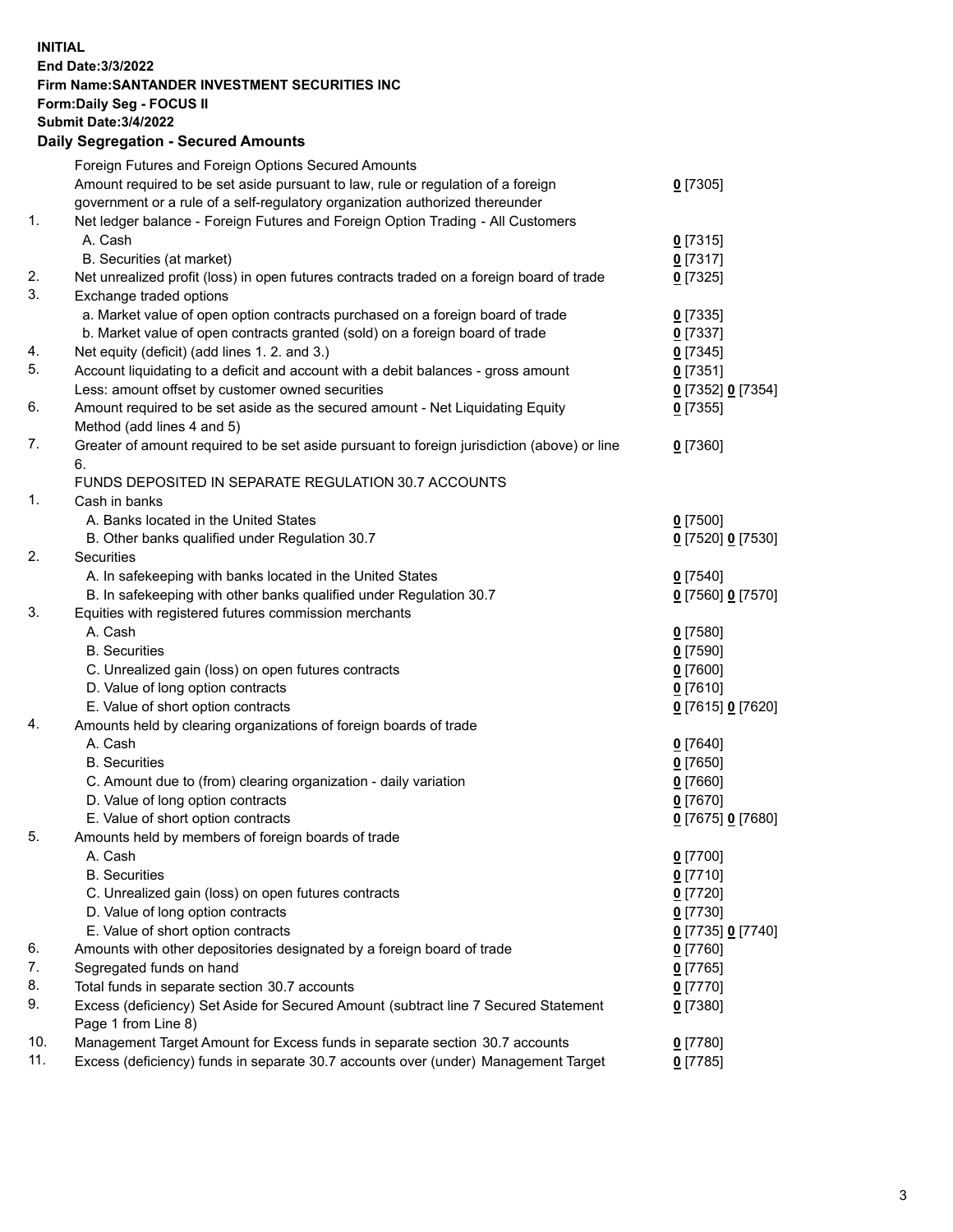| <b>Submit Date: 3/4/2022</b><br>Daily Segregation - Segregation Statement<br>SEGREGATION REQUIREMENTS(Section 4d(2) of the CEAct)<br>1.<br>Net ledger balance<br>A. Cash<br>3,077,746,735 [7010]<br>B. Securities (at market)<br>$0$ [7020]<br>2.<br>Net unrealized profit (loss) in open futures contracts traded on a contract market<br>-798,470,877 [7030]<br>3.<br>Exchange traded options<br>A. Add market value of open option contracts purchased on a contract market<br>75,636,601 [7032]<br>B. Deduct market value of open option contracts granted (sold) on a contract market<br>-35,601,859 [7033]<br>4.<br>Net equity (deficit) (add lines 1, 2 and 3)<br>2,319,310,600 [7040]<br>5.<br>Accounts liquidating to a deficit and accounts with<br>debit balances - gross amount<br>$0$ [7045]<br>Less: amount offset by customer securities<br>0 [7047] 0 [7050]<br>6.<br>Amount required to be segregated (add lines 4 and 5)<br>2,319,310,600 [7060]<br>FUNDS IN SEGREGATED ACCOUNTS<br>7.<br>Deposited in segregated funds bank accounts<br>A. Cash<br>219,657,756 [7070]<br>B. Securities representing investments of customers' funds (at market)<br>$0$ [7080]<br>C. Securities held for particular customers or option customers in lieu of cash (at<br>$0$ [7090]<br>market)<br>8.<br>Margins on deposit with derivatives clearing organizations of contract markets<br>A. Cash<br>2,113,862,359 [7100]<br>B. Securities representing investments of customers' funds (at market)<br>$0$ [7110]<br>C. Securities held for particular customers or option customers in lieu of cash (at<br>$0$ [7120]<br>market)<br>9.<br>Net settlement from (to) derivatives clearing organizations of contract markets<br>18,115,480 [7130]<br>10.<br>Exchange traded options<br>A. Value of open long option contracts<br>75,636,601 [7132]<br>B. Value of open short option contracts<br>-35,601,859 [7133]<br>11.<br>Net equities with other FCMs<br>A. Net liquidating equity<br>$0$ [7140]<br>B. Securities representing investments of customers' funds (at market)<br>$0$ [7160]<br>C. Securities held for particular customers or option customers in lieu of cash (at<br>$0$ [7170]<br>market)<br>12.<br>Segregated funds on hand<br>$0$ [7150]<br>13.<br>Total amount in segregation (add lines 7 through 12)<br>2,391,670,337 [7180] | <b>INITIAL</b> | End Date: 3/3/2022<br><b>Firm Name: SANTANDER INVESTMENT SECURITIES INC</b><br>Form: Daily Seg - FOCUS II |                   |
|-------------------------------------------------------------------------------------------------------------------------------------------------------------------------------------------------------------------------------------------------------------------------------------------------------------------------------------------------------------------------------------------------------------------------------------------------------------------------------------------------------------------------------------------------------------------------------------------------------------------------------------------------------------------------------------------------------------------------------------------------------------------------------------------------------------------------------------------------------------------------------------------------------------------------------------------------------------------------------------------------------------------------------------------------------------------------------------------------------------------------------------------------------------------------------------------------------------------------------------------------------------------------------------------------------------------------------------------------------------------------------------------------------------------------------------------------------------------------------------------------------------------------------------------------------------------------------------------------------------------------------------------------------------------------------------------------------------------------------------------------------------------------------------------------------------------------------------------------------------------------------------------------------------------------------------------------------------------------------------------------------------------------------------------------------------------------------------------------------------------------------------------------------------------------------------------------------------------------------------------------------------------------------------------------------------------------------------------------------|----------------|-----------------------------------------------------------------------------------------------------------|-------------------|
|                                                                                                                                                                                                                                                                                                                                                                                                                                                                                                                                                                                                                                                                                                                                                                                                                                                                                                                                                                                                                                                                                                                                                                                                                                                                                                                                                                                                                                                                                                                                                                                                                                                                                                                                                                                                                                                                                                                                                                                                                                                                                                                                                                                                                                                                                                                                                       |                |                                                                                                           |                   |
|                                                                                                                                                                                                                                                                                                                                                                                                                                                                                                                                                                                                                                                                                                                                                                                                                                                                                                                                                                                                                                                                                                                                                                                                                                                                                                                                                                                                                                                                                                                                                                                                                                                                                                                                                                                                                                                                                                                                                                                                                                                                                                                                                                                                                                                                                                                                                       |                |                                                                                                           |                   |
|                                                                                                                                                                                                                                                                                                                                                                                                                                                                                                                                                                                                                                                                                                                                                                                                                                                                                                                                                                                                                                                                                                                                                                                                                                                                                                                                                                                                                                                                                                                                                                                                                                                                                                                                                                                                                                                                                                                                                                                                                                                                                                                                                                                                                                                                                                                                                       |                |                                                                                                           |                   |
|                                                                                                                                                                                                                                                                                                                                                                                                                                                                                                                                                                                                                                                                                                                                                                                                                                                                                                                                                                                                                                                                                                                                                                                                                                                                                                                                                                                                                                                                                                                                                                                                                                                                                                                                                                                                                                                                                                                                                                                                                                                                                                                                                                                                                                                                                                                                                       |                |                                                                                                           |                   |
|                                                                                                                                                                                                                                                                                                                                                                                                                                                                                                                                                                                                                                                                                                                                                                                                                                                                                                                                                                                                                                                                                                                                                                                                                                                                                                                                                                                                                                                                                                                                                                                                                                                                                                                                                                                                                                                                                                                                                                                                                                                                                                                                                                                                                                                                                                                                                       |                |                                                                                                           |                   |
|                                                                                                                                                                                                                                                                                                                                                                                                                                                                                                                                                                                                                                                                                                                                                                                                                                                                                                                                                                                                                                                                                                                                                                                                                                                                                                                                                                                                                                                                                                                                                                                                                                                                                                                                                                                                                                                                                                                                                                                                                                                                                                                                                                                                                                                                                                                                                       |                |                                                                                                           |                   |
|                                                                                                                                                                                                                                                                                                                                                                                                                                                                                                                                                                                                                                                                                                                                                                                                                                                                                                                                                                                                                                                                                                                                                                                                                                                                                                                                                                                                                                                                                                                                                                                                                                                                                                                                                                                                                                                                                                                                                                                                                                                                                                                                                                                                                                                                                                                                                       |                |                                                                                                           |                   |
|                                                                                                                                                                                                                                                                                                                                                                                                                                                                                                                                                                                                                                                                                                                                                                                                                                                                                                                                                                                                                                                                                                                                                                                                                                                                                                                                                                                                                                                                                                                                                                                                                                                                                                                                                                                                                                                                                                                                                                                                                                                                                                                                                                                                                                                                                                                                                       |                |                                                                                                           |                   |
|                                                                                                                                                                                                                                                                                                                                                                                                                                                                                                                                                                                                                                                                                                                                                                                                                                                                                                                                                                                                                                                                                                                                                                                                                                                                                                                                                                                                                                                                                                                                                                                                                                                                                                                                                                                                                                                                                                                                                                                                                                                                                                                                                                                                                                                                                                                                                       |                |                                                                                                           |                   |
|                                                                                                                                                                                                                                                                                                                                                                                                                                                                                                                                                                                                                                                                                                                                                                                                                                                                                                                                                                                                                                                                                                                                                                                                                                                                                                                                                                                                                                                                                                                                                                                                                                                                                                                                                                                                                                                                                                                                                                                                                                                                                                                                                                                                                                                                                                                                                       |                |                                                                                                           |                   |
|                                                                                                                                                                                                                                                                                                                                                                                                                                                                                                                                                                                                                                                                                                                                                                                                                                                                                                                                                                                                                                                                                                                                                                                                                                                                                                                                                                                                                                                                                                                                                                                                                                                                                                                                                                                                                                                                                                                                                                                                                                                                                                                                                                                                                                                                                                                                                       |                |                                                                                                           |                   |
|                                                                                                                                                                                                                                                                                                                                                                                                                                                                                                                                                                                                                                                                                                                                                                                                                                                                                                                                                                                                                                                                                                                                                                                                                                                                                                                                                                                                                                                                                                                                                                                                                                                                                                                                                                                                                                                                                                                                                                                                                                                                                                                                                                                                                                                                                                                                                       |                |                                                                                                           |                   |
|                                                                                                                                                                                                                                                                                                                                                                                                                                                                                                                                                                                                                                                                                                                                                                                                                                                                                                                                                                                                                                                                                                                                                                                                                                                                                                                                                                                                                                                                                                                                                                                                                                                                                                                                                                                                                                                                                                                                                                                                                                                                                                                                                                                                                                                                                                                                                       |                |                                                                                                           |                   |
|                                                                                                                                                                                                                                                                                                                                                                                                                                                                                                                                                                                                                                                                                                                                                                                                                                                                                                                                                                                                                                                                                                                                                                                                                                                                                                                                                                                                                                                                                                                                                                                                                                                                                                                                                                                                                                                                                                                                                                                                                                                                                                                                                                                                                                                                                                                                                       |                |                                                                                                           |                   |
|                                                                                                                                                                                                                                                                                                                                                                                                                                                                                                                                                                                                                                                                                                                                                                                                                                                                                                                                                                                                                                                                                                                                                                                                                                                                                                                                                                                                                                                                                                                                                                                                                                                                                                                                                                                                                                                                                                                                                                                                                                                                                                                                                                                                                                                                                                                                                       |                |                                                                                                           |                   |
|                                                                                                                                                                                                                                                                                                                                                                                                                                                                                                                                                                                                                                                                                                                                                                                                                                                                                                                                                                                                                                                                                                                                                                                                                                                                                                                                                                                                                                                                                                                                                                                                                                                                                                                                                                                                                                                                                                                                                                                                                                                                                                                                                                                                                                                                                                                                                       |                |                                                                                                           |                   |
|                                                                                                                                                                                                                                                                                                                                                                                                                                                                                                                                                                                                                                                                                                                                                                                                                                                                                                                                                                                                                                                                                                                                                                                                                                                                                                                                                                                                                                                                                                                                                                                                                                                                                                                                                                                                                                                                                                                                                                                                                                                                                                                                                                                                                                                                                                                                                       |                |                                                                                                           |                   |
|                                                                                                                                                                                                                                                                                                                                                                                                                                                                                                                                                                                                                                                                                                                                                                                                                                                                                                                                                                                                                                                                                                                                                                                                                                                                                                                                                                                                                                                                                                                                                                                                                                                                                                                                                                                                                                                                                                                                                                                                                                                                                                                                                                                                                                                                                                                                                       |                |                                                                                                           |                   |
|                                                                                                                                                                                                                                                                                                                                                                                                                                                                                                                                                                                                                                                                                                                                                                                                                                                                                                                                                                                                                                                                                                                                                                                                                                                                                                                                                                                                                                                                                                                                                                                                                                                                                                                                                                                                                                                                                                                                                                                                                                                                                                                                                                                                                                                                                                                                                       |                |                                                                                                           |                   |
|                                                                                                                                                                                                                                                                                                                                                                                                                                                                                                                                                                                                                                                                                                                                                                                                                                                                                                                                                                                                                                                                                                                                                                                                                                                                                                                                                                                                                                                                                                                                                                                                                                                                                                                                                                                                                                                                                                                                                                                                                                                                                                                                                                                                                                                                                                                                                       |                |                                                                                                           |                   |
|                                                                                                                                                                                                                                                                                                                                                                                                                                                                                                                                                                                                                                                                                                                                                                                                                                                                                                                                                                                                                                                                                                                                                                                                                                                                                                                                                                                                                                                                                                                                                                                                                                                                                                                                                                                                                                                                                                                                                                                                                                                                                                                                                                                                                                                                                                                                                       |                |                                                                                                           |                   |
|                                                                                                                                                                                                                                                                                                                                                                                                                                                                                                                                                                                                                                                                                                                                                                                                                                                                                                                                                                                                                                                                                                                                                                                                                                                                                                                                                                                                                                                                                                                                                                                                                                                                                                                                                                                                                                                                                                                                                                                                                                                                                                                                                                                                                                                                                                                                                       |                |                                                                                                           |                   |
|                                                                                                                                                                                                                                                                                                                                                                                                                                                                                                                                                                                                                                                                                                                                                                                                                                                                                                                                                                                                                                                                                                                                                                                                                                                                                                                                                                                                                                                                                                                                                                                                                                                                                                                                                                                                                                                                                                                                                                                                                                                                                                                                                                                                                                                                                                                                                       |                |                                                                                                           |                   |
|                                                                                                                                                                                                                                                                                                                                                                                                                                                                                                                                                                                                                                                                                                                                                                                                                                                                                                                                                                                                                                                                                                                                                                                                                                                                                                                                                                                                                                                                                                                                                                                                                                                                                                                                                                                                                                                                                                                                                                                                                                                                                                                                                                                                                                                                                                                                                       |                |                                                                                                           |                   |
|                                                                                                                                                                                                                                                                                                                                                                                                                                                                                                                                                                                                                                                                                                                                                                                                                                                                                                                                                                                                                                                                                                                                                                                                                                                                                                                                                                                                                                                                                                                                                                                                                                                                                                                                                                                                                                                                                                                                                                                                                                                                                                                                                                                                                                                                                                                                                       |                |                                                                                                           |                   |
|                                                                                                                                                                                                                                                                                                                                                                                                                                                                                                                                                                                                                                                                                                                                                                                                                                                                                                                                                                                                                                                                                                                                                                                                                                                                                                                                                                                                                                                                                                                                                                                                                                                                                                                                                                                                                                                                                                                                                                                                                                                                                                                                                                                                                                                                                                                                                       |                |                                                                                                           |                   |
|                                                                                                                                                                                                                                                                                                                                                                                                                                                                                                                                                                                                                                                                                                                                                                                                                                                                                                                                                                                                                                                                                                                                                                                                                                                                                                                                                                                                                                                                                                                                                                                                                                                                                                                                                                                                                                                                                                                                                                                                                                                                                                                                                                                                                                                                                                                                                       |                |                                                                                                           |                   |
|                                                                                                                                                                                                                                                                                                                                                                                                                                                                                                                                                                                                                                                                                                                                                                                                                                                                                                                                                                                                                                                                                                                                                                                                                                                                                                                                                                                                                                                                                                                                                                                                                                                                                                                                                                                                                                                                                                                                                                                                                                                                                                                                                                                                                                                                                                                                                       |                |                                                                                                           |                   |
|                                                                                                                                                                                                                                                                                                                                                                                                                                                                                                                                                                                                                                                                                                                                                                                                                                                                                                                                                                                                                                                                                                                                                                                                                                                                                                                                                                                                                                                                                                                                                                                                                                                                                                                                                                                                                                                                                                                                                                                                                                                                                                                                                                                                                                                                                                                                                       |                |                                                                                                           |                   |
|                                                                                                                                                                                                                                                                                                                                                                                                                                                                                                                                                                                                                                                                                                                                                                                                                                                                                                                                                                                                                                                                                                                                                                                                                                                                                                                                                                                                                                                                                                                                                                                                                                                                                                                                                                                                                                                                                                                                                                                                                                                                                                                                                                                                                                                                                                                                                       |                |                                                                                                           |                   |
|                                                                                                                                                                                                                                                                                                                                                                                                                                                                                                                                                                                                                                                                                                                                                                                                                                                                                                                                                                                                                                                                                                                                                                                                                                                                                                                                                                                                                                                                                                                                                                                                                                                                                                                                                                                                                                                                                                                                                                                                                                                                                                                                                                                                                                                                                                                                                       |                |                                                                                                           |                   |
|                                                                                                                                                                                                                                                                                                                                                                                                                                                                                                                                                                                                                                                                                                                                                                                                                                                                                                                                                                                                                                                                                                                                                                                                                                                                                                                                                                                                                                                                                                                                                                                                                                                                                                                                                                                                                                                                                                                                                                                                                                                                                                                                                                                                                                                                                                                                                       |                |                                                                                                           |                   |
|                                                                                                                                                                                                                                                                                                                                                                                                                                                                                                                                                                                                                                                                                                                                                                                                                                                                                                                                                                                                                                                                                                                                                                                                                                                                                                                                                                                                                                                                                                                                                                                                                                                                                                                                                                                                                                                                                                                                                                                                                                                                                                                                                                                                                                                                                                                                                       |                |                                                                                                           |                   |
|                                                                                                                                                                                                                                                                                                                                                                                                                                                                                                                                                                                                                                                                                                                                                                                                                                                                                                                                                                                                                                                                                                                                                                                                                                                                                                                                                                                                                                                                                                                                                                                                                                                                                                                                                                                                                                                                                                                                                                                                                                                                                                                                                                                                                                                                                                                                                       |                |                                                                                                           |                   |
|                                                                                                                                                                                                                                                                                                                                                                                                                                                                                                                                                                                                                                                                                                                                                                                                                                                                                                                                                                                                                                                                                                                                                                                                                                                                                                                                                                                                                                                                                                                                                                                                                                                                                                                                                                                                                                                                                                                                                                                                                                                                                                                                                                                                                                                                                                                                                       |                |                                                                                                           |                   |
|                                                                                                                                                                                                                                                                                                                                                                                                                                                                                                                                                                                                                                                                                                                                                                                                                                                                                                                                                                                                                                                                                                                                                                                                                                                                                                                                                                                                                                                                                                                                                                                                                                                                                                                                                                                                                                                                                                                                                                                                                                                                                                                                                                                                                                                                                                                                                       |                |                                                                                                           |                   |
|                                                                                                                                                                                                                                                                                                                                                                                                                                                                                                                                                                                                                                                                                                                                                                                                                                                                                                                                                                                                                                                                                                                                                                                                                                                                                                                                                                                                                                                                                                                                                                                                                                                                                                                                                                                                                                                                                                                                                                                                                                                                                                                                                                                                                                                                                                                                                       | 14.            | Excess (deficiency) funds in segregation (subtract line 6 from line 13)                                   | 72,359,737 [7190] |
| 15.<br>Management Target Amount for Excess funds in segregation<br>70,000,000 [7194]                                                                                                                                                                                                                                                                                                                                                                                                                                                                                                                                                                                                                                                                                                                                                                                                                                                                                                                                                                                                                                                                                                                                                                                                                                                                                                                                                                                                                                                                                                                                                                                                                                                                                                                                                                                                                                                                                                                                                                                                                                                                                                                                                                                                                                                                  |                |                                                                                                           |                   |
| 16.<br>Excess (deficiency) funds in segregation over (under) Management Target Amount<br>2,359,737 [7198]                                                                                                                                                                                                                                                                                                                                                                                                                                                                                                                                                                                                                                                                                                                                                                                                                                                                                                                                                                                                                                                                                                                                                                                                                                                                                                                                                                                                                                                                                                                                                                                                                                                                                                                                                                                                                                                                                                                                                                                                                                                                                                                                                                                                                                             |                |                                                                                                           |                   |
| <b>Excess</b>                                                                                                                                                                                                                                                                                                                                                                                                                                                                                                                                                                                                                                                                                                                                                                                                                                                                                                                                                                                                                                                                                                                                                                                                                                                                                                                                                                                                                                                                                                                                                                                                                                                                                                                                                                                                                                                                                                                                                                                                                                                                                                                                                                                                                                                                                                                                         |                |                                                                                                           |                   |